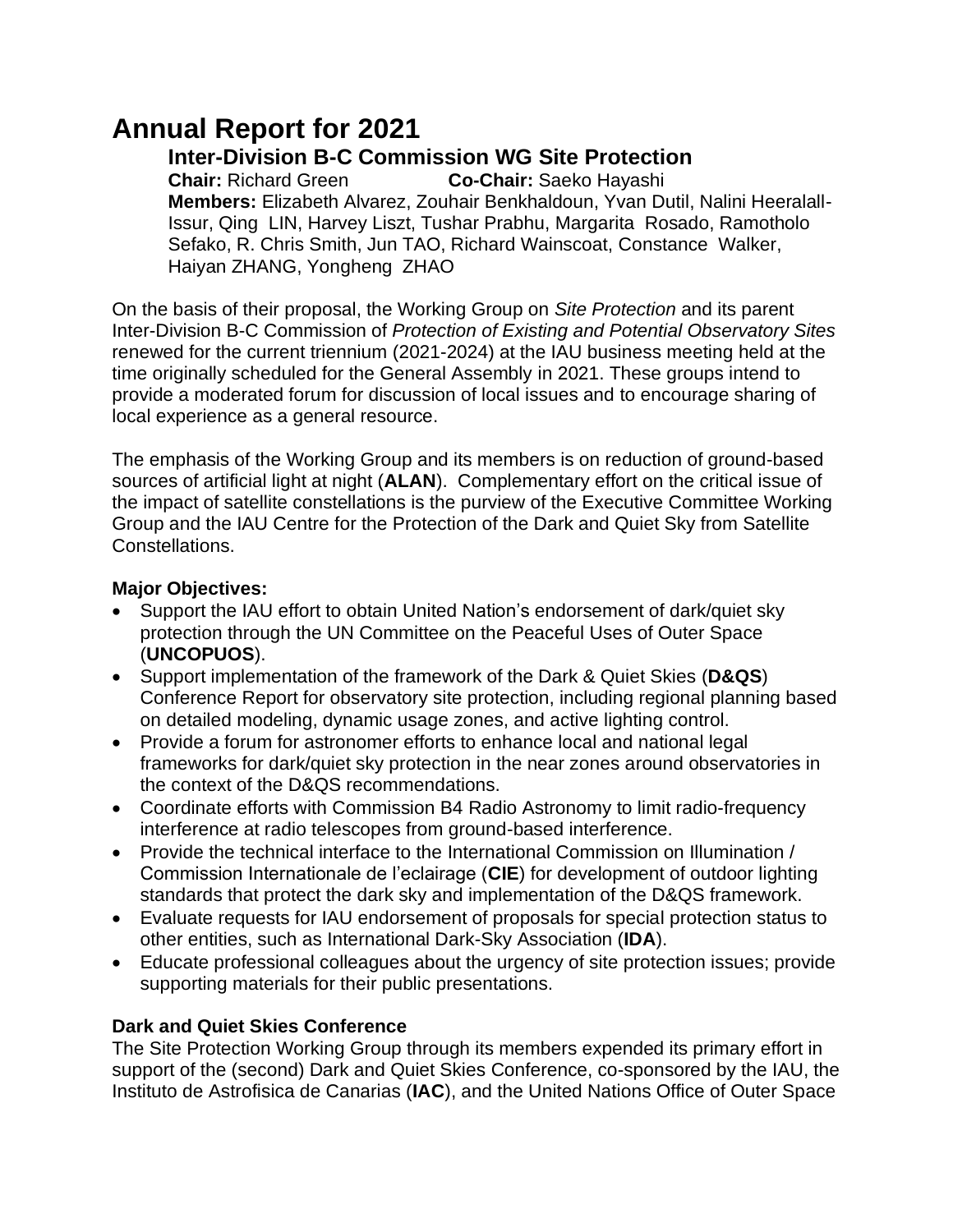Affairs (**UNOOSA**). The purpose was to develop a set of policy recommendations for consideration and approval by UNCOPUOS through its Scientific and Technical Committee. The opportunity was originated by former IAU General Secretary, Piero Benvenuti, in collaboration with Simonetta Di Pippo, the former Director of UNOOSA.

The Conference Scientific Organizing Committee (SOC) was chaired by the Commission B7 President / Executive Committee WG *[Dark and Quiet Sky Protection](https://www.iau.org/science/scientific_bodies/working_groups/286/)* Chair, Constance Walker, with support from UNOOSA staffer, Nathalie Ricard. The original intention was to hold the conference in person in Santa Cruz de La Palma, Spain in early October, 2021, but because of travel and other restrictions from the volcanic eruption, the conference was held virtually, with more than 900 global registrants.

The outcome of the process was

- a technical document, *Dark and Quiet Skies II for Science and Society*  [\(https://www.iau.org/static/science/scientific\\_bodies/working\\_groups/286/dark-quiet](https://www.iau.org/static/science/scientific_bodies/working_groups/286/dark-quiet-skies-2-working-groups-reports.pdf)[skies-2-working-groups-reports.pdf\)](https://www.iau.org/static/science/scientific_bodies/working_groups/286/dark-quiet-skies-2-working-groups-reports.pdf),
- a 'Working Paper' (https://www.unoosa.org/res/oosadoc/data/documents/2022/aac\_105c\_1l/aac\_105c \_1l\_396\_0\_html/AC105\_C1\_L396E.pdf),

with summary recommendations formatted for consideration by UNCOPUOS.

The D&QS2 ALAN Working Group was one of three topic-focused working groups which met several times over the course of the spring and summer of 2021 in order to prepare draft reports for presentation and to plan the format of their topic at the Conference in October. (The other two were on satellite constellations and radio astronomy.) The input from the workshop participants was then taken into account in producing the versions of the technical document and Working Paper referenced above.

The D&QS2 ALAN Working Group recommendations and documents focused on implementation, based on the hard-won technical consensus of Dark and Quiet Skies I. The D&QS1 and 2 Working Group membership included participants from lighting engineering and lighting manufacturing associations, as well as experts in astro- and nature tourism, environment and human health. Three ALAN Working Group members disagreed with the consensus outcome from D&QS1 as containing too many compromises and could not support the final recommendations as presented in the D&QS2 Working Group report. However, the implementation plan was a strong consensus based on principles of good lighting, and including the forward-looking concepts of regional lighting management and active control enabling active lighting zone requirements.

Commission C.B7 and its Site Protection WG members played very active roles in the research and development of the report. IAU officers and members of other commissions are listed in parentheses.